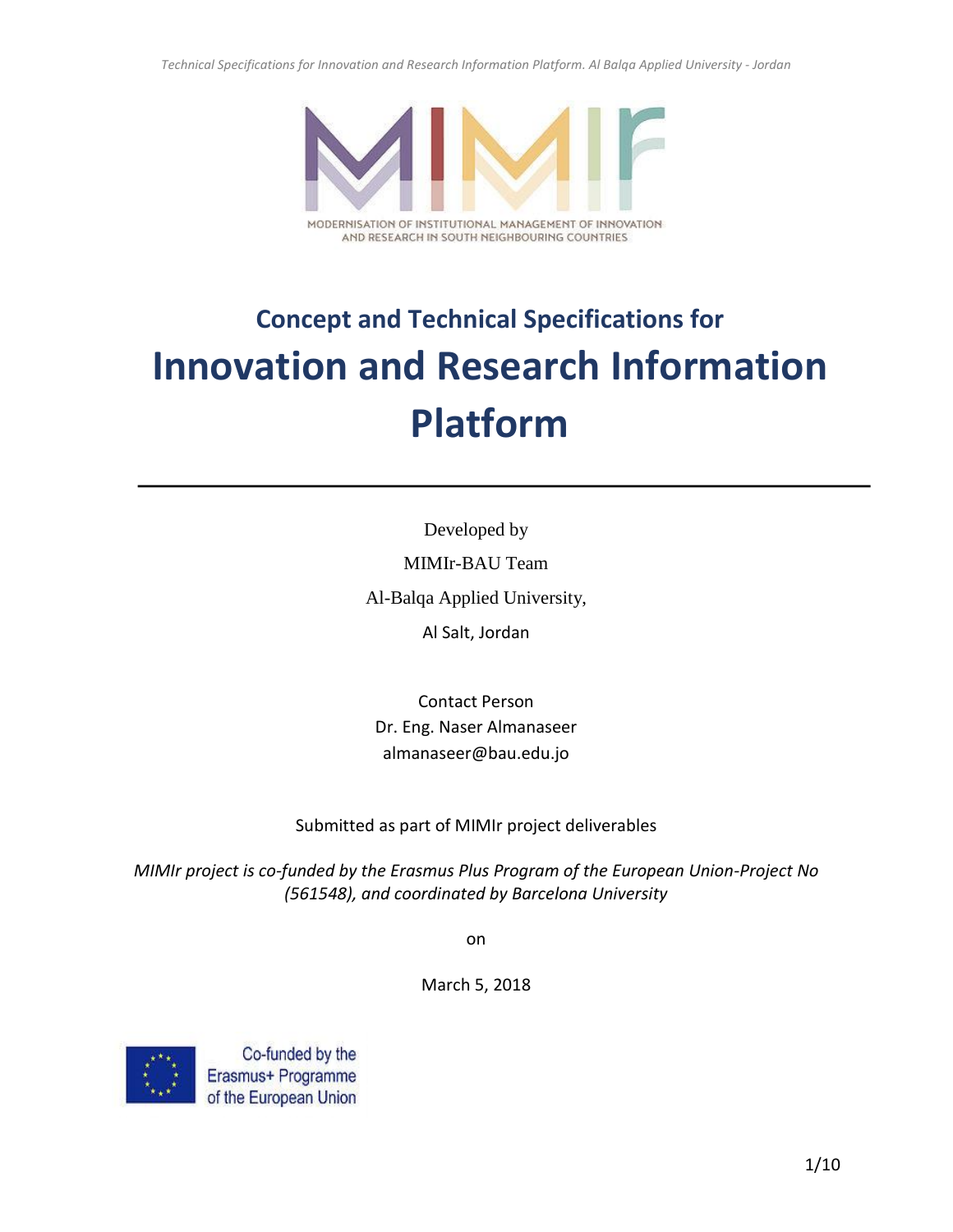## **Technical Specifications for Innovation and Research Information Platform**

## **I. Summary**

This document presents technical specifications required to develop a platform capable of efficiently manage innovation and research activities within individual institutes and among partner institutions. These specifications are carefully designed and proposed to be in agreement with the MIMIr project. To be specific, it considered linked deliverables of MIMIr Project including, but not limited to, deliverable 2.4 (Handbook on European Innovation and Research Management), and deliverable 3.3 (Matching Exercise). In terms of design, these specifications support a platform with three pillars; information, hardware, and software.

The first pillar is basically the available and required information at individual institute level, and can be arranged in the form of management modules based on comprehensive system analysis to identify potential modules and list of measurable indicators. For example, in its first stage, a proto-type of the Innovation and Research Platform at Al Balqa Applied University considered five modules namely institutes, researchers, documents, projects, and events. Nevertheless, the number of modules is manageable and more modules can be added for individual partner institutes depending on their management strategies and needs. These modules are accessible and reachable within the individual institute but also across partner institutions depending on the level of user's management level. Hence, these specifications suggest different levels of user's management and their responsibilities, that are customizable and can be assigned by each partner institution.

The second pillar is the hardware. The choice of hardware specifications is very important to support system stability, reliability, functionality, and security. This document presents summary hardware specifications, and suggest a workflow as well.

The third pillar is the soft component and includes the specifications and choice of operating system such as Windows Server 2012 form Microsoft, database engine such as Microsoft SQL Server 2012, and platform development tools such as Visual Studio IDE

The specifications of the three pillars need to be harmonized and programmed in a way to allow data flow and exchange between front end and back end interfaces within individual institute but also among partner institutions. This requires each partner institution to provide a list of modules and associated indicators. A common module can be designed and activated but also unique modules can be integrated to the platform at any stage to enhance the capability of institutions in individually and jointly managing innovation and research to achieve planned objectives.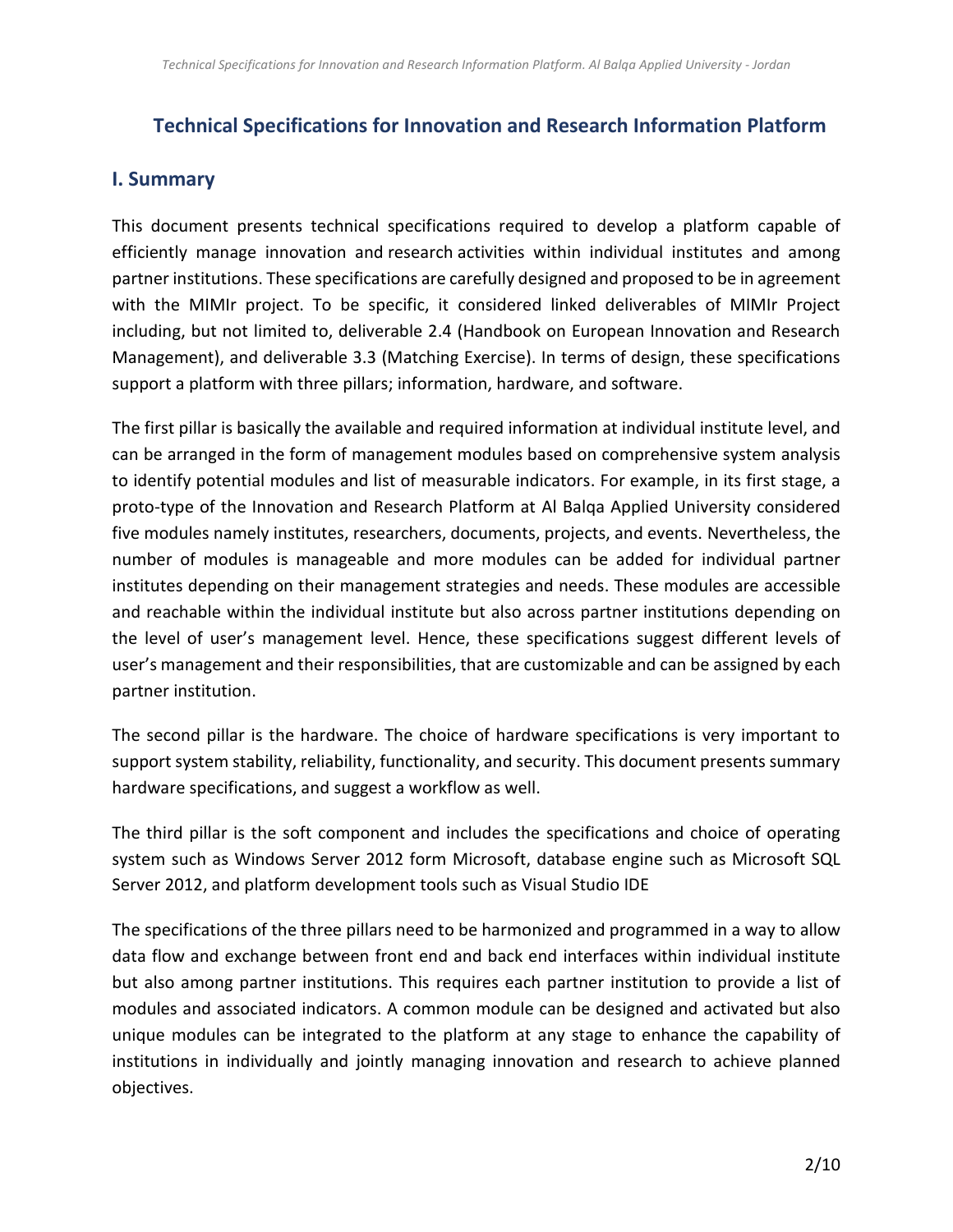## **II. Platform Objectives**

- **1)** To document and manage existing information on research and innovation within individual institutes, and to fill in the gaps.
- **2)** To improve the institution capability in innovation and research management. For example, supporting research and technology transfer offices within the institute.
- **3)** To enable and facilitate efficient information-exchange among different partner institutions including industry, research institutes, and government at national level.
- **4)** To disseminate regulatory information on innovation and research management, to help strengthening, coordinating, and adding value to initiatives by interested parties at international scale.

## **III. Platform Development**

To achieve the above objectives, it is critical to study and analyze the existing innovation and research management system and identify a list of management modules, set the hardware and software specifications that is capable of supporting the planned platform. These specifications can vary among different institutions but can be harmonized to enhance data exchange. To clarify this stage, this document uses the proto-type developed by MIMIr Team at Al Balqa Applied University.

## **A) SYSTEM ANALYSIS**

### **1. Modules Identification**

To identify effective modules, the existing management system should be assessed and a list of modules are listed. In this document, innovation and research management system is evaluated and a list of management modules and related activities and working procedures at individual institutions are identify. These modules can be the base of documenting, managing and sharing relevant data among different levels of users within the institute and among partner institutions. To develop a platform for multiple institutions, common modules and modules components, security and user management level, and platform interface (backend and frontend) and security and user management level modules must be identified. However, priority modules vary among partner institutions. Hence, a platform with customization skills is proposed.

Following is a summary description of the five modules considered in the proto-type developed at Al Balqa Applied University through MIMIr initiative (Figure 1). These modules can be customized to fit in the needs of other institutions and can be communicated among partner institutions as well.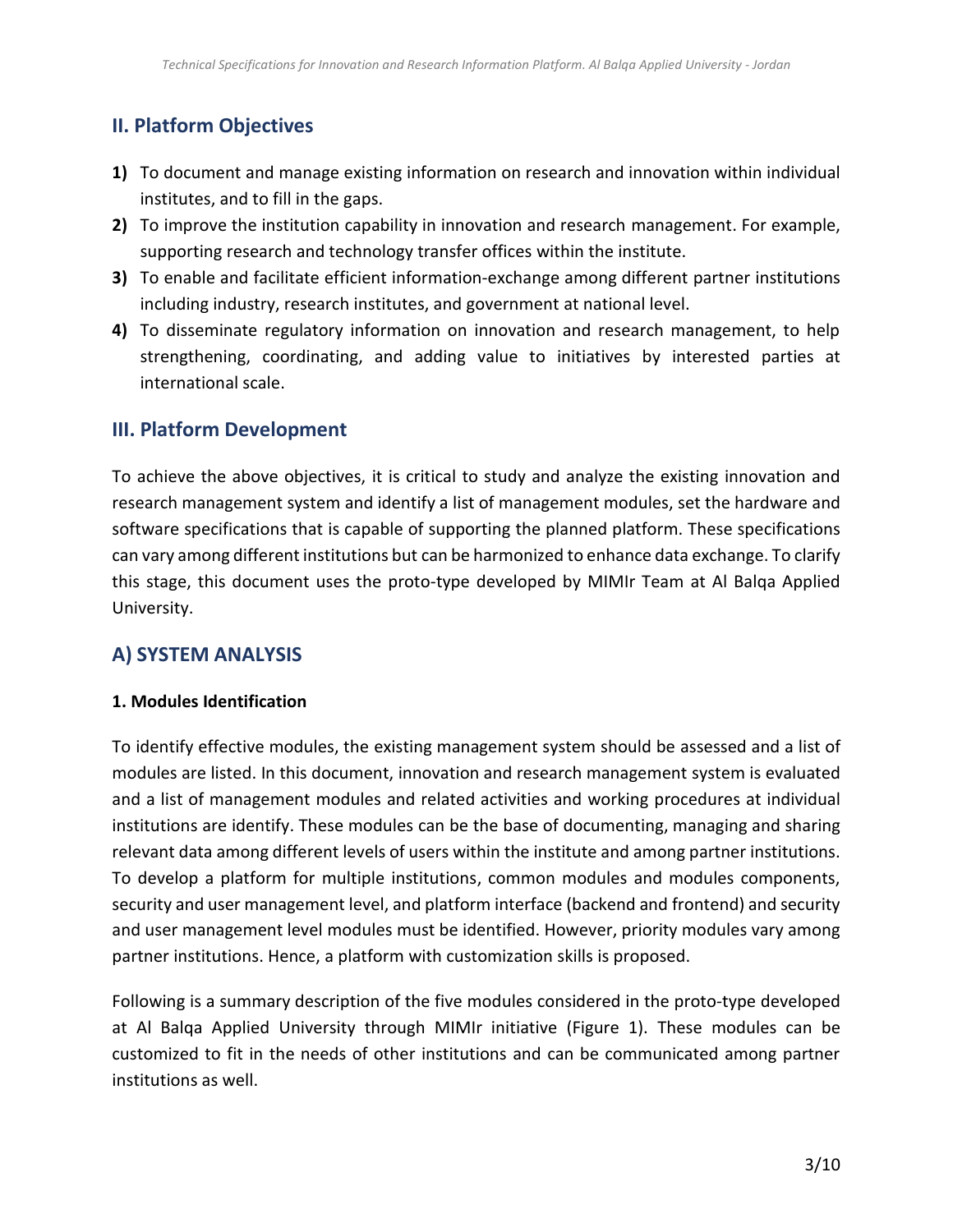



These five modules are a web based system of multi lingual capturing and disseminating information. For example, the module "Documents" manage information on technical reports, publications and documents produced by the entire institute and other relevant sources in the country and region. This module keeps track of publications authored by the researchers. Each publication has specific attribute data such as abstract, authors, keywords etc. On the other hand, users can access the document backend only via user account with identical user name and password. The user (data entry) can add new document, edit, and delete. Publisher users can publish or reject the publication. This platform provides a backend to store and update data, and a front end to browse and search too.

Another example is the module "Projects". This module document information including project title, location, subject, objectives, summary, duration, main findings and funding agency. This module deal with data on consortiums and project partners including title, funding agents, and objectives. Also, user can access the project backend only by his account (user name and password). The user (data entry) can add new project, edit, or delete.

## **2. Interface**

The *back-end* components provide the data management functionalities that enable system administrators to input, update, or delete data items in the database. According to this specifications, these components are accessible by system administrators only. On the other hand, the *front-end* components provide the information retrieval and browsing functionalities and are available to all users. Figure 2 shows the users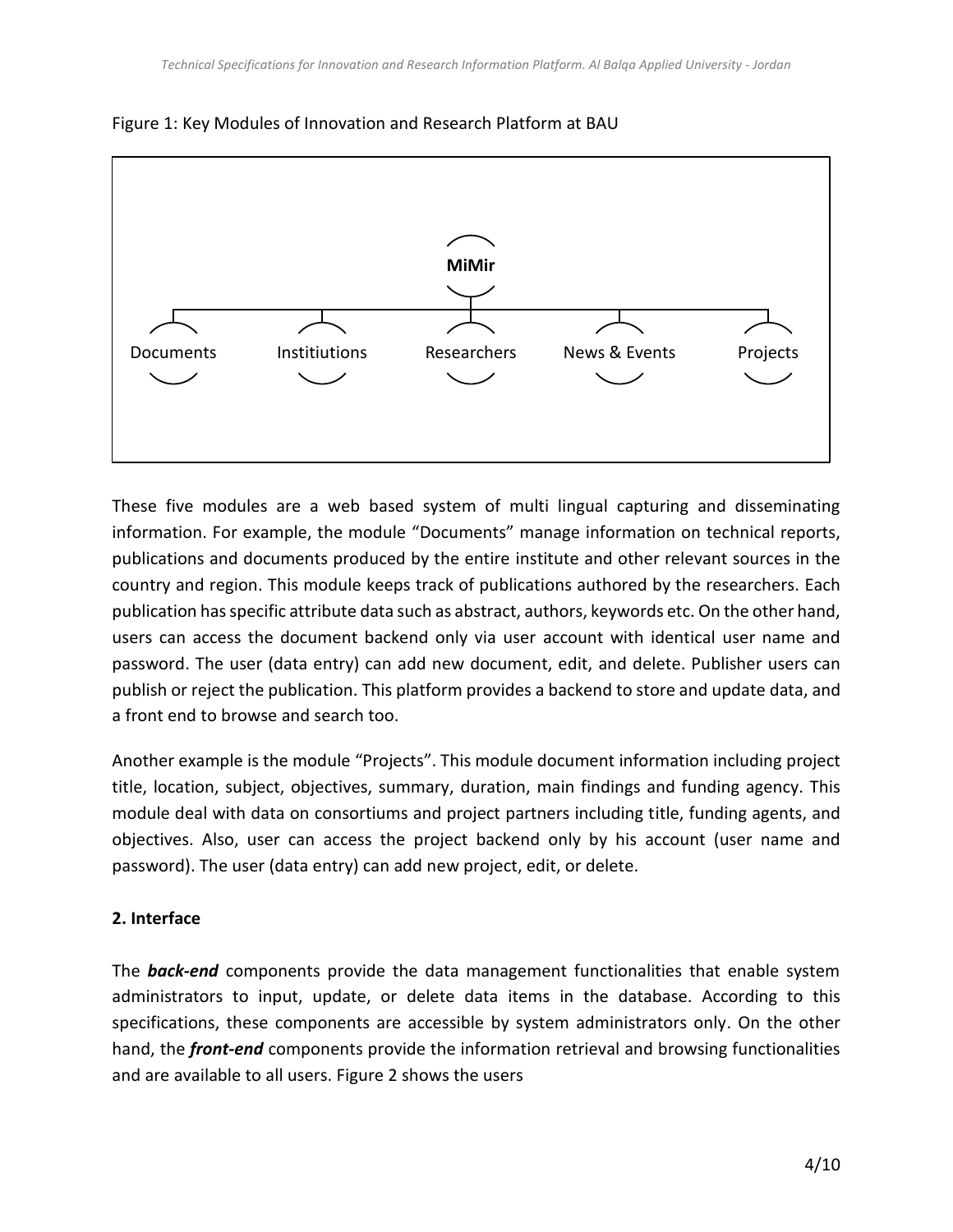#### **3. Backend Security and User Management Levels**

The backend has security and user management levels that control data accessing and manipulation. For example, to illustrate how the system administrators can manage Institutions module using back end interface, back end system enables system administrators to Add/Update/Delete institutions' data. In this regard, there are two users responsible for administrating *institutions*:

#### **A. National Administrator**

National Administrator is responsible for adding higher level Institutions and sub institutions, deleting Institutions, editing institutions, manage (Assign/Edit/Disable) institution administrators, and manage (Assign/Edit/Disable) document publishers. According to these platform specifications, there is only one National Administrator for Jordan who organizes institutions. The following operations are carried by the National Administrator on Institution Module: Adding Institutions, Editing Institutions, Deleting Institutions, and Export XML or View Institutions information.

### **B. Institution Administrator**

The Institution Administrator is assigned to specific Institution and can manage this institution and all sub institutions under it. The Institution Administrator can't view institutions that are not under his/her responsibility. He/she is responsible for

- 1. Adding Institutions under his authority
- 2. Deleting Institutions.
- 3. Editing Institutions.
- 4. Assign Institution Data Entry to institutions.

The Institution Administrator is assigned by National Administrator to administrate institutions. The following operations are carried by the Institution Administrator on Institution Module: Adding Institutions under Institution Admin authority, Editing Institutions, Deleting Institutions, manage institutions users (The Institution Administrator can manage users of Institutions by Adding/Editing/Disable Data Entry to an institution), Adding Institution Data Entry to an Institution, Editing Institution Data Entry to an Institution, and Disable Institution Data Entry to an Institution.

For any user of the system (national admin, institution admin, data entry or document publisher) to change his password, just click the change password link in the upper right of the page then type his new password and click save.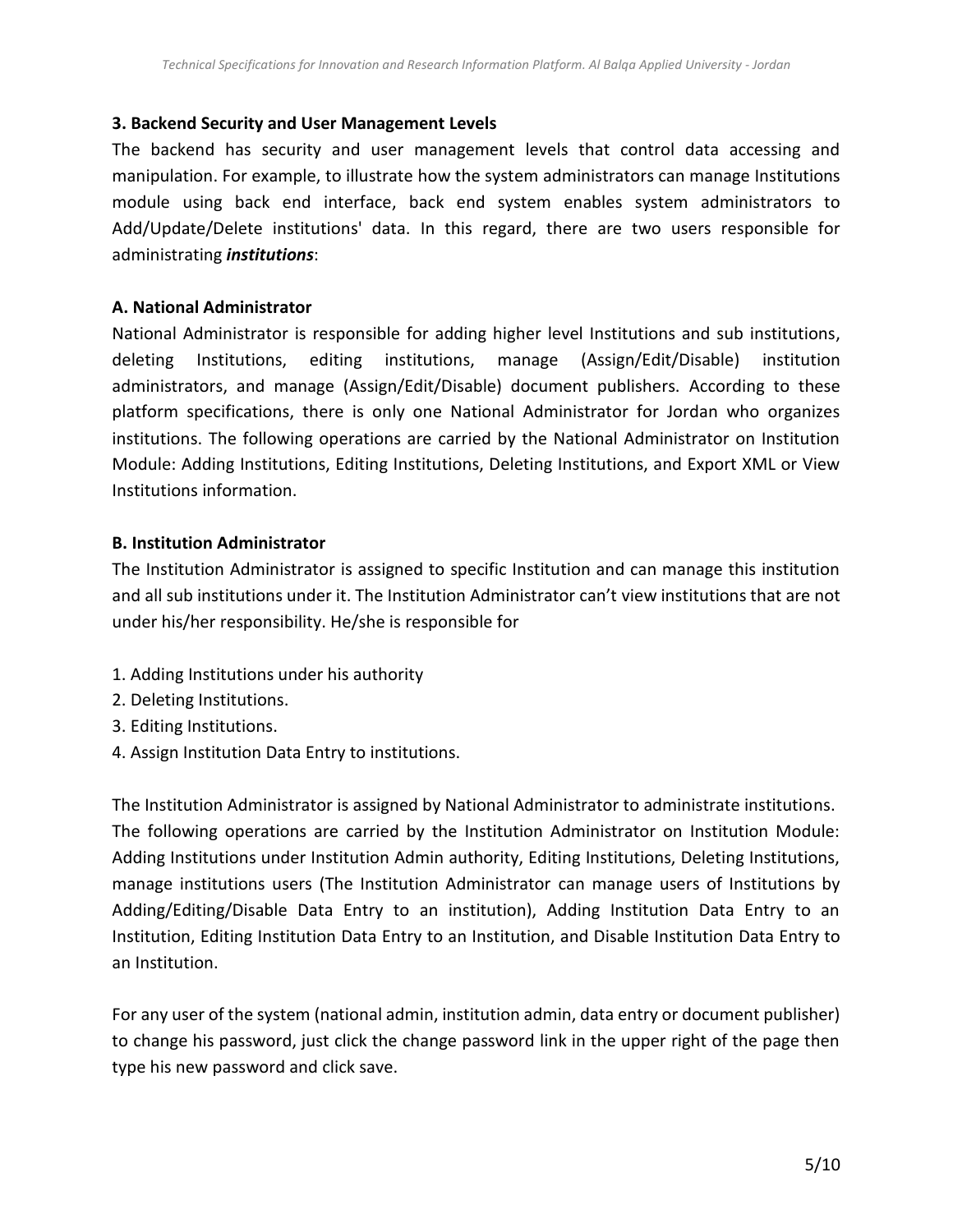#### **4. Dynamic Workflow Back End Interfaces**

.

Users involved in the process of data entry, approval, and publication of data entry to the web and their roles are illustrated below. In addition, the process of adding, approving or publishing data is best illustrated through a number of workflow scenarios. The backend components (Projects, Personnel, Document Repository, Institutes, News and Events) provide the data management functionalities that enable system administrators to input/update/delete data items into the database. These components are accessible by system administrators only (Figure 2). The System has several types of users; each user has his own responsibilities. These users are National Administrator, Institution Administrator, Publisher and Data Entry. Each user has his own user name and password to log on to the system with his specified authority. The responsibility of each system user is illustrated in the following table



**Figure 2: Users and their capabilities with Back end components**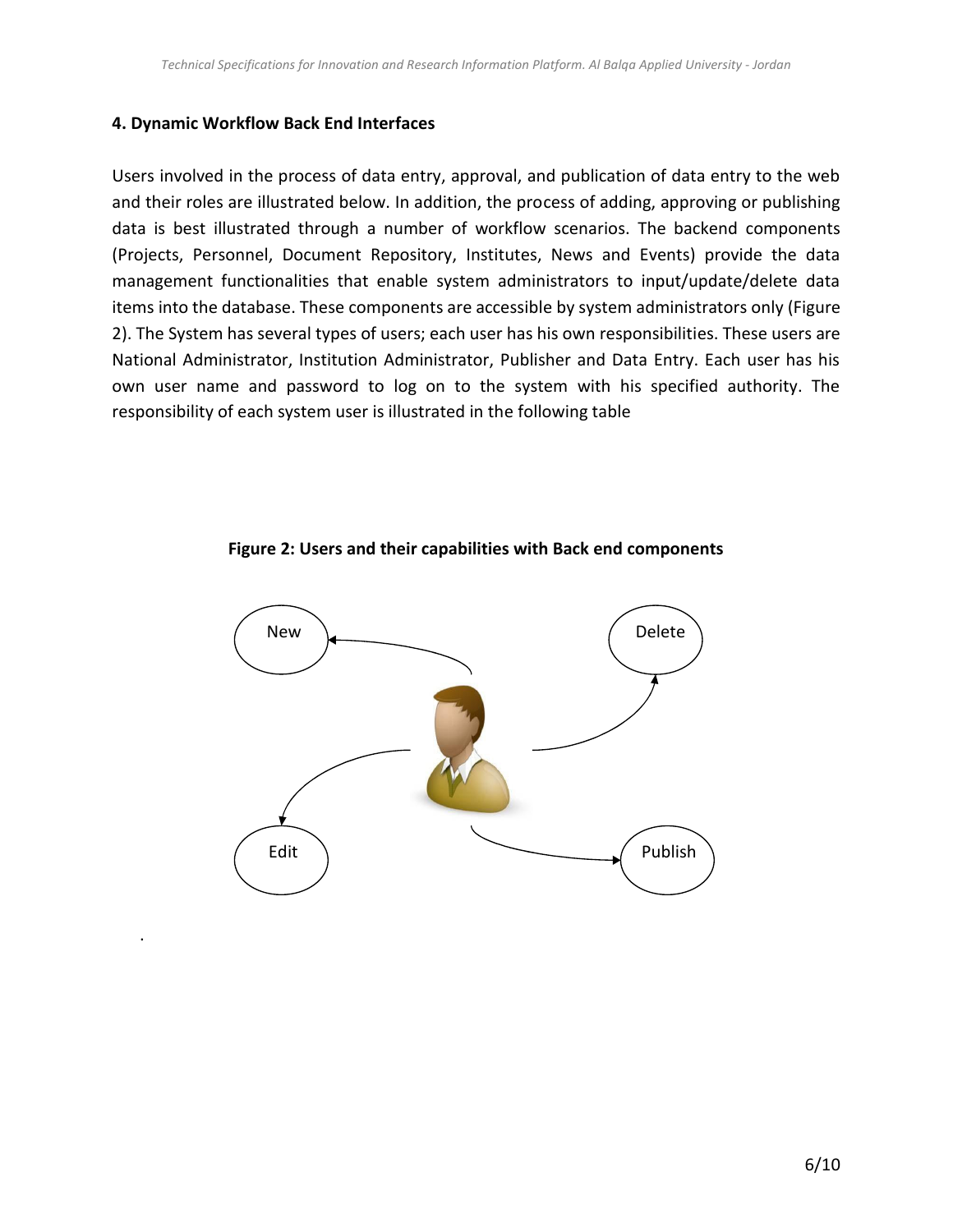## Table 1: Types of Back end users and their roles

| <b>User Name</b>         | <b>Responsibility</b>                                                   |
|--------------------------|-------------------------------------------------------------------------|
|                          | National administrator which is responsible for:                        |
|                          | 1- Adding/Deleting/Editing Institutions.                                |
| <b>National</b>          | 2- Assign Institution Administrators to institutions.                   |
| Administrator            | 3- Assign document publishers to institutions.                          |
|                          | 4- Add/Edit/Delete News/Events/Links and Focal point.                   |
|                          | The Institution Administrator is assigned by National                   |
|                          | Administrator to administrate institutions and is responsible           |
|                          | for:                                                                    |
|                          | 1- Adding/Deleting/Editing Institutions under his authority.            |
| <b>Institution Admin</b> | 2- Assign Institution Data Entry to institutions.                       |
|                          | 3- Approve/Reject/Delete Documents, Projects or Researchers or          |
|                          | News and Events sent by Institution Data Entry.                         |
|                          | 4- Edit/Delete published Researchers/Projects/News/Events.              |
|                          | Publisher is Responsible for                                            |
|                          | 1- Accepting, Rejecting or deleting documents sent by Institution       |
| <b>Publisher</b>         | Administrator.                                                          |
|                          | 2- Edit/Delete published documents                                      |
|                          | The Data Entry is assigned by Institution administrator to institutions |
|                          | and is responsible for                                                  |
| <b>Data Entry</b>        | 1- Add Projects, Personnel, News, Events and Documents.                 |
|                          | 2- Update/Delete Projects, Personnel News, Events and                   |
|                          | Documents that are added but not yet sent to Institution                |
|                          | Administrator.                                                          |

## **B. HARDWARE SPECIFICATIONS**

Two servers are needed to support platform and database at individual institute. Functional requirements (i.e. backup) will be managed by developing a tool responsible for back up on the same servers. Proposed server's specifications are presented in **Box 1**. This hardware specification is proposed such that it supports the architectural design to ensure reliability and security of the system and to facilitate accessibility by users. **Box 2** show pictorial representation of architectural design and hardware integration to the existing management system at individual institute.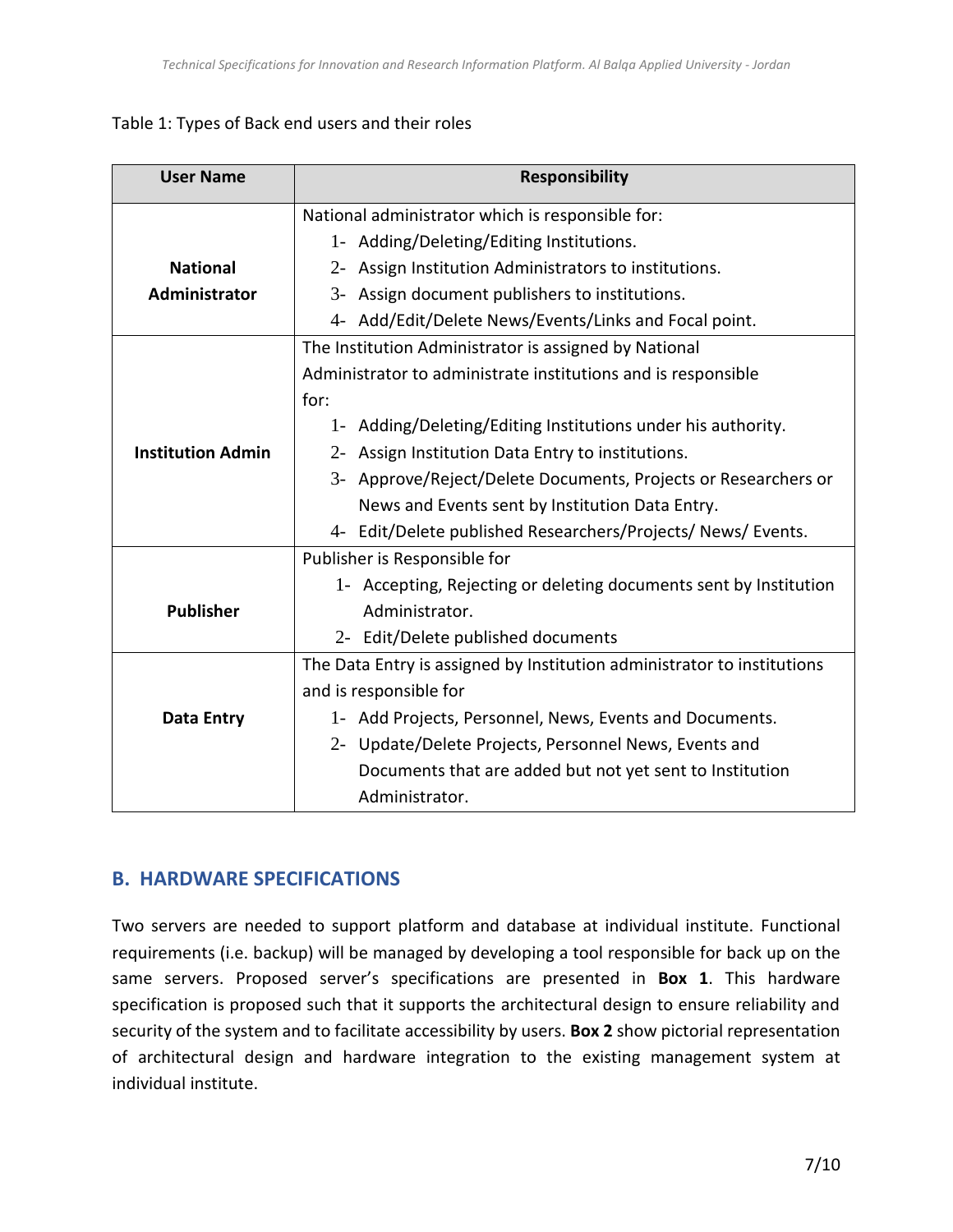### **Box 1: Hardware Specifications; Server**

- Processor 1X installed INTEL Xeon E5-2620v4 8C/16T 2.10 GHz or Higher, up to two processor Cache (20MB) each processor.
- Memory 96GB (6x16GB) 2Rx4 DDR4-2400 R ECC
- Storages 6 x 1.1TB 10KSAS Hot Plug not less than 10krpm. RAID Controller support RAID (0, 1, 5 and 6) (Hardware RAID). DVD Super multi drive.
- Controllers 4 x 1GBit Ether Net Controllers Expansion &
- I/O 5 x USB 2.0 (2x rear, 1x front external, 1x USB stick, 1x USSD) 5 x USB 3.0 (2x front, 2x rear, 1x internal for backup device) PCI-Express 3.0 x16 PCI-Express 3.0 x8 VGA
- Power Fully Used & Redundant Hot-Pluggable Power supplies, 220-250 VAC/50Hz. Redundant Hot-Pluggable Cooling Fans Enough cooling dissipation designed to enable working continuously (24/7) without overheating.



## **Box 2** show pictorial representation of architectural design and hardware integration

## **C. SOFTWARE SPECIFICATIONS**

### **1) Operating system**

One consideration at this stage is to select proper **operating system** that is available and manageable within the individual institute as well as among partner institutions. In comparison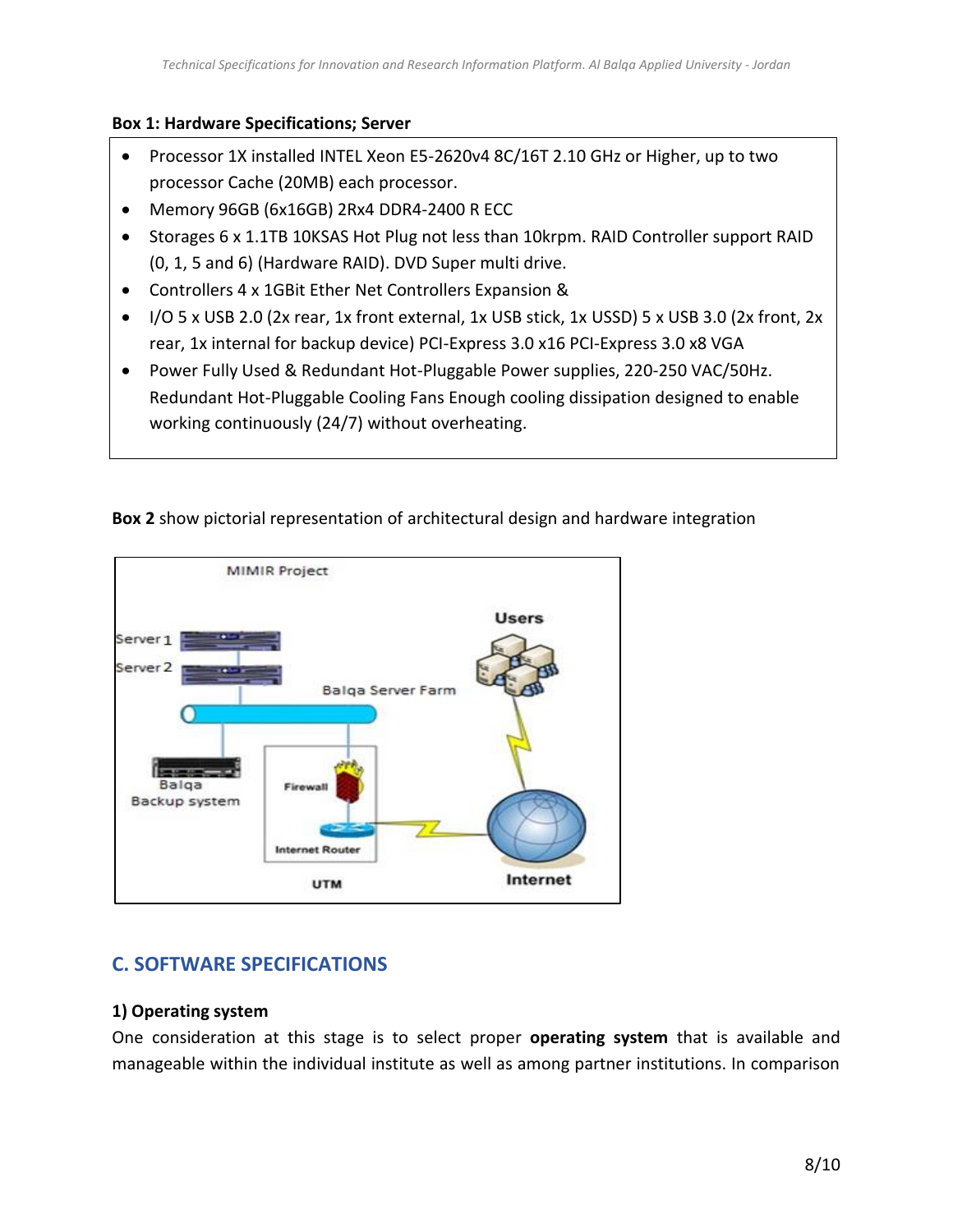to other operating systems, Microsoft is a low-cost and common operating system. This concept proposed Windows Server 2012.

Windows Server 2012 is the sixth release of Windows Server. A developer preview and a beta version, were released during development. Various features were added or improved over Windows Server 2008 R2 (with many placing an emphasis on cloud computing), such as an updated version of Hyper-V, an IP address management role, a new version of Windows Task Manager, and ReFS, a new file system. Windows Server 2012 introduces the new Windows Runtime (WinRT) platform, which can be used to create a new type of application officially known as Windows Store apps and commonly called Metro-style apps. Such apps run within a secure sandbox and share data with other apps through common APIs.

## **2) Database Engine**

The next step is to identify **database engine**. This concept proposes Microsoft SQL Server 2012. Box 4, provide a summary of the specifications and advantages of this database engine.

Microsoft SQL Server 2012 is a cloud-ready information platform that will help organizations unlock breakthrough insights across the organization and quickly build solutions to extend data across on-premises and public cloud, backed by mission critical confidence. SQL Server 2012 supports connections to external big-data sources for analytics. It can connect to Apache Hadoop, for example, running on a remote cluster of machines passing queries and pulling the results into SQL Server itself for further analysis. Other types of no relational data can be brought into SQL Server as well, using its built-in data connectors. SQL Server 2012 also makes it easier to build databases and applications on one server and move them to another server or to a cloud service, such as those based on Windows Azure, Microsoft's cloud platform.

## **3) Platform Development Tool**

Visual Studio is a software development tool used for creating Windows programs and web applications. The development kit includes an integrated development environment (IDE) and testing tools for all stages of the software development process. Visual Studio includes code editor, debugger, designer, extensions. The Visual Studio IDE includes multiple built-in perspectives for accomplishing different tasks. Unique interfaces are provided for source code programming, debugging, and creating visual forms. Developers can use one of these pre-built layouts or customize their own perspectives